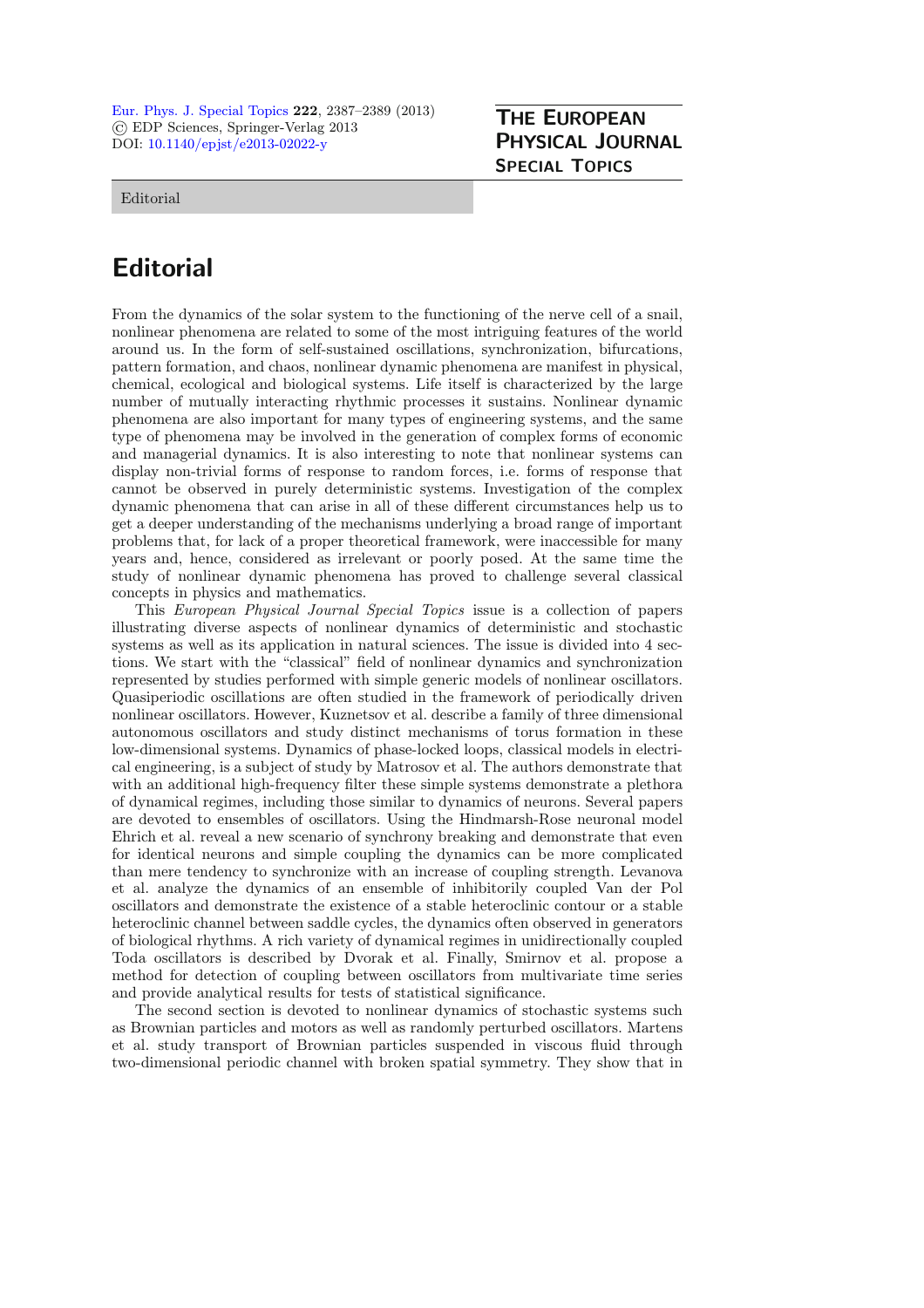addition to entropic rectification of particles, hydrodynamic flow can reduce particles diffusivity resulting, e.g. in more efficient separation for particles of different sizes. Dynamics of active Brownian motors with internal oscillatory modes is studied by Romanovsky et al. Zaharova et al. present their results on coherence resonance and stochastic synchronization in Duffing – Van der Pol oscillator operating near a subcritical Hopf bifurcation. Belykh et al. consider the effect of random switching of oscillators parameters and discuss the appearance of the so-called ghost attractor in the averaged system which is absent in the phase space of the switching system. Pankratova and Belykh study synchronization of self-sustained oscillators coupled via common linear load which is subjected to external stochastic force. They show that noise applied to the common load may induce in-phase synchronization, the phenomenon which cannot be observed in the corresponding deterministic system. Sonnenschein et al. study the collective dynamics of complex networks of excitable stochastic elements and show how the network structure and noise in individual elements control dynamical regime of the network's global dynamics.

Various applications of nonlinear dynamics in chemistry, physics and engineering are presented in the third section. An example of condensed matter application is given by Chetverikov et al. who study fast charge transport via soliton-like excitations in two-dimensional atomic lattices. Shabunin and Provata use the kinetic Monte Carlo simulations to study nonlinear dynamics of chemical reactions on a two-dimensional lattice. Two papers are devoted to nonlinear dynamics of coupled high-frequency semiconductor and electronic generators. Matharu et al. show that semiconductor superlattices coupled with a common load can be used as generators of sub-THz and THz oscillations. Synchronization in networks of chaotic microwave oscillators is studied by Moskalenko et al. Nonlinear dynamical systems can be used as sensors of weak signals. Nikitin et al. study a bistable sensor for detection of weak dc signal and introduce a new effective method for the power spectrum estimation. Cosseddu et al. use molecular dynamics simulations to analyze statistical and dynamical properties of cations in the selectivity filter of a potassium ion channel.

The fourth section is devoted to applications of nonlinear dynamics in biology and medicine. Toronov et al. review mathematical models and non-invasive experimental methods related to dynamics of the brain activity. Computational modeling of chemotactic signaling and aggregation of microglia around the implantation site during deep brain stimulation is a subject of paper presented by Silchenko and Tass. Janson et al. report on experimental study of responses of breathing patterns in humans to delayed auditory and visual stimuli generated from breathing. Spontaneous oscillation in diameter an tone of blood vessels, called vasomotion, is studied by Postnov et al. using a functional modeling approach. Several contributions are devoted to neuronal dynamics. Dmitrichev et al. discuss anti-phase wave patterns in a ring of electrically coupled oscillatory neurons. Schwalger et al. provide an analytical study of statistics of neuronal discharges in a popular model in neurodynamics, the so-called leaky integrate and fire neuron, in the limit of weak leak current. Freund et al. study the dynamics of a Hodgkin-Huxley type model using a phase description. Assanov et al. use a computational model to predict responses of biological cellular oscillators to brief heat pulses generated by the light-actuated gold nanoparticles. Methods of nonlinear dynamics are widely used in modern time series analysis. Ponomarenko et al. study interactions between low-frequency oscillation of the heart rate and the blood pressure employing the synchronization theory for experimental time series. Pavlov et al. perform a wavelet-analysis of gastric microcirculation in rats with bleeding ulcer. The work by Nazimov et al. is devoted to a new approach of serial identification of EEG patterns with adaptive wavelet-based analysis.

This European Physical Journal Special Topics issue is dedicated to Prof. Dr. Vadim Anishchenko, who celebrates his 70th birthday this year. Vadim has made